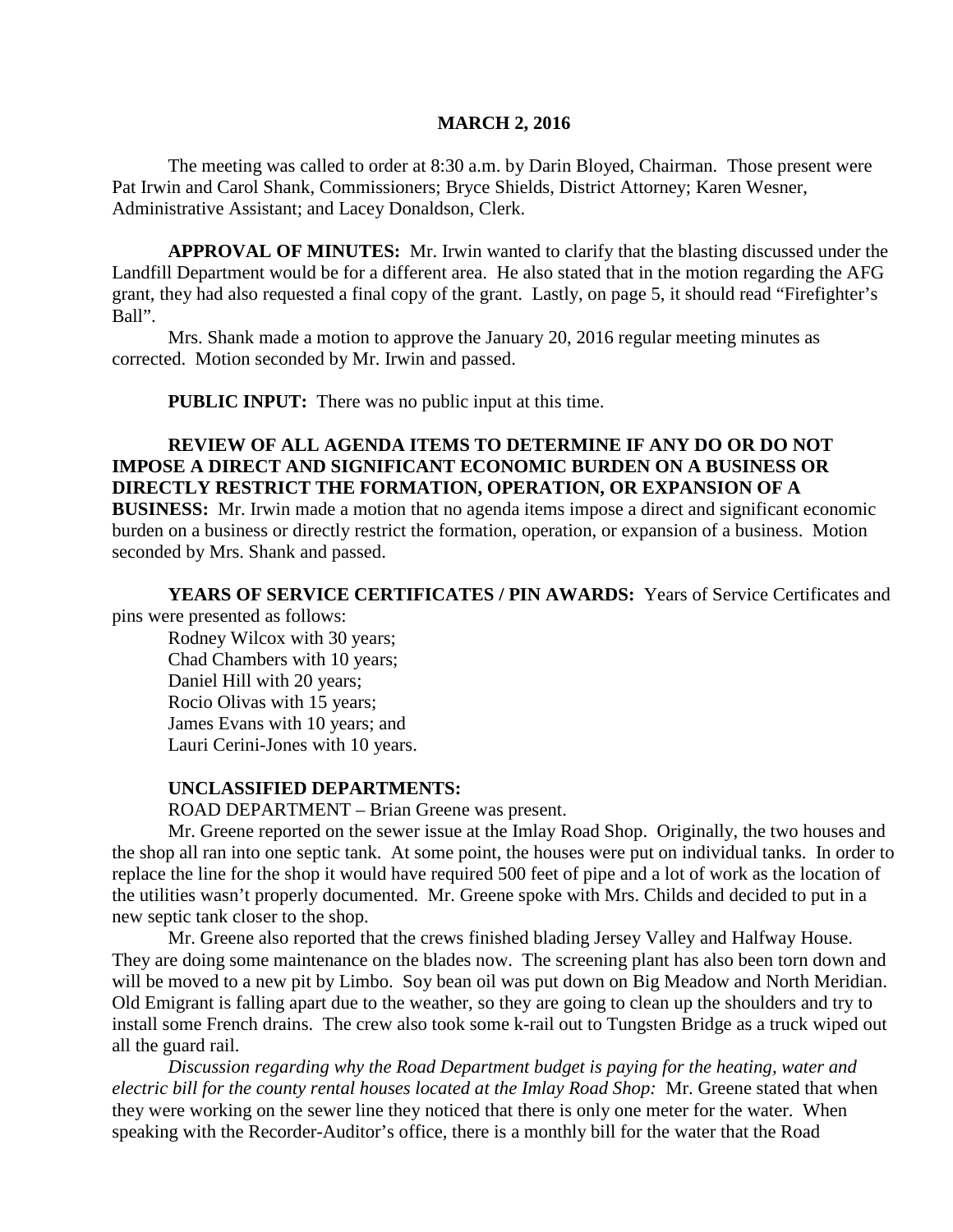Department pays. They are also paying for the electricity and the heating oil. The Board will look into this and felt individual meters need to be put in.

LANDFILL – Brian Greene was present.

Mr. Greene stated they are preparing for their annual inspection. The crew also cleaned up the transfer sites.

SENIOR CENTER/VOLUNTEER COORDINATOR – Jordan McKinney was present.

Mrs. McKinney stated that they received the final report on the State's audit and there were no findings. She also informed the Board that the Center received a large donation in the amount of \$11,000 from the estate of one of the seniors. She is considering applying for another vehicle through NDOT (Nevada Department of Transportation) and using this money as a match.

Mrs. McKinney also reported that the annual bird house raffle will be held on May  $7<sup>th</sup>$ . Breakfast this month will be on March  $25^{th}$ . The next Advisory Board meeting is Tuesday, March  $8^{th}$  at 7:30 a.m. The Volunteer Board will also meet on Tuesday at 5:05 p.m.

**PUBLIC INPUT:** Lauri Quilici, C Punch Casino Manager, spoke regarding the closing of C Punch. Mrs. Quilici stated that the employees are looking for any help to keep their jobs and don't know where to turn.

Mr. Bloyed stated that the closing of the facility was a management decision. This decision hurts the entire community. An increase in taxes seems to be the reason given, but the yearly taxes have decreased consistently since 2010. Mr. Bloyed also stated that the taxes were appealed in the proper manner and there is nothing further the Commission can do.

Ronald Cameron Kiel, another employee of C Punch, stated that there are several petitions being circulated to keep C Punch open. Those petitions were given to Mrs. Donaldson.

Mr. Irwin stated that he feels for the employees. He also stated that the management of C Punch has never come before this Board, except when asking for support in regards to an Interstate off ramp. Mr. Irwin also spoke about the County Board of Equalization and the tax relief that has been given. He stated that he would make some phone calls and reach out the best he can.

Kim Egbert also spoke about the off ramp. She questioned whether there are new businesses interested in Pershing County. She also doesn't understand the pull to bring tourists to town when there is nothing for them to do.

Mr. Bloyed stated that there are several tour busses that go through and we would like them to stop and end up in our local businesses. Mrs. Shank stated that we also need to build up our local events like Lover's Aloft and Frontier Days so people will come.

## **UNCLASSIFIED DEPARTMENTS, CONT.D:**

BUILDINGS AND GROUNDS – John Handka was present.

Mr. Handka reported that they have been doing some spring maintenance. He had  $D \& D$  come in and work on a construction plan for the Justice Court bathroom. The crew has been busy finishing up projects at the Airport. Mr. Handka stated that the last item needing to be done out there is the roof on the terminal building. He has received a quote and would like to go out to formal bid. The quote is from Alpine Roofing Co., Inc. in the amount of \$15,852.00. There is some wiring and antennas on the roof that they need to determine if they can be removed. The Board stated that this project needs to go before the Capitol Improvement Board before the Commission can approve moving forward.

*Derby Field Caretaker Home Rental Contract:* Mr. Shields stated that he asked Myron McKinney to be present. Mr. Shields stated that he has drafted a contract, but needs some direction from the Board in regards to the rental amount and utilities. It was noted that the previous tenant paid \$150 per month, plus utilities. Mr. Bloyed feels that with the amount of work that has been done to the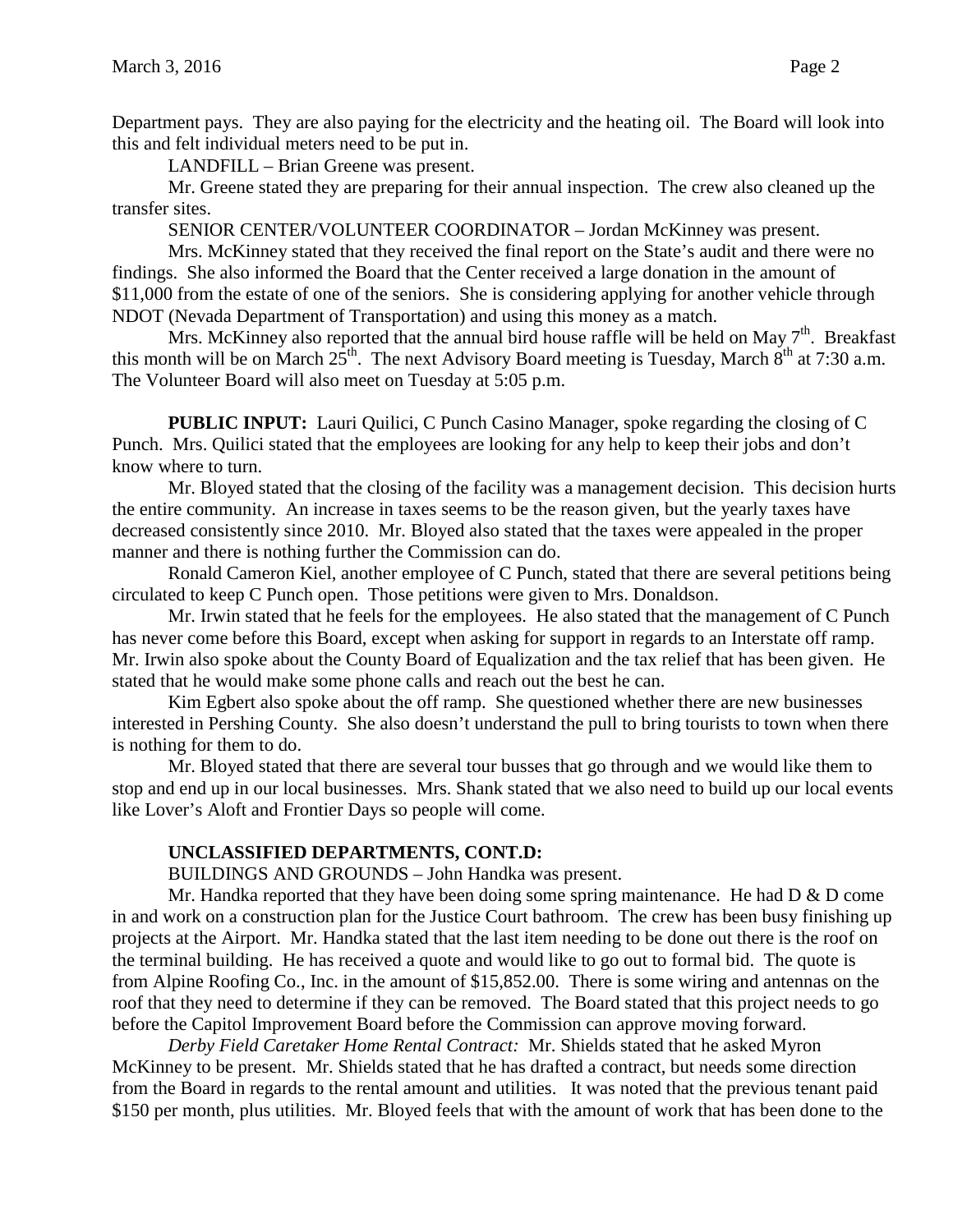Later in the morning Mr. Shields stated that Mr. McKinney would like to speak with his wife further before signing the agreement. The agreement was drafted with the monthly rent being \$400 and the tenant being responsible for all utilities.

At the end of the meeting the agreement was discussed again. Mr. McKinney does not have any issues with the agreement. The monthly rent will be \$400, the tenant will be responsible for all utilities, and will also take care of up-keep and cleaning of the pilot's lounge. It was noted that the utilities will be transferred into the tenant's name.

Mr. Irwin made a motion to approve the rental agreement for the Derby Field Caretaker home with Myron McKinney as presented. Motion seconded by Mrs. Shank and passed.

*Lovelock Fraternal Order of Eagles, Request to use McDougal Sports Complex for annual Easter Egg Hunt on March 27, 2016:* Mr. Irwin made a motion to approve the request of the Lovelock Fraternal Order of Eagles to use the McDougal Sports Complex for the annual Easter Egg Hunt on March 27, 2016. Motion seconded by Mrs. Shank and passed.

Mr. Handka also spoke about the Courthouse flooring project. He spoke with a contractor who is concerned about the scope of work as it is larger than what is covered by their General Liability Coverage. Mr. Bloyed stated that this couldn't be discussed until the bids are opened.

COMMUNITY CENTER – *Request for approval of a higher hotel room rate while attending the Northwest Community Development Institute (NWCDI) in Boise, ID July 18-22, 2016:* Mr. Irwin made a motion to approve the higher hotel room rate for Heidi Lusby-Angvick's attendance at the Northwest Community Development Institute in Boise, ID July 18-22, 2016. Motion seconded by Mrs. Shank and passed.

PERSHING COUNTY FIRE/AMBULANCE DEPARTMENTS –

*Ambulance:* Mr. Irwin spoke about the EMS report. It is almost complete and an item will be placed on the March  $16<sup>th</sup>$  agenda.

*Lovelock Fire Dept.:* Mr. Bloyed stated that representatives from Humboldt General did not attend the Firefighter's Ball so he did not present the Proclamation.

*Approval to submit a FEMA Safer Grant:* Mr. Irwin stated that he wasn't looking for approval of an actual grant application. This is an annual grant he wanted the Board to be aware of. Once they receive the EMS report this may be something they want to look at next year.

COOPERATIVE AG EXTENSION – Steve Foster and Dixie McKay were present.

Mrs. McKay stated that she had been asked to scan all the old pictures from the Airport. The originals were kept in the frames and copies were made and placed in an album. Mr. Irwin suggested storing the originals and hanging up copies.

Mr. Foster stated that the annual Pesticide Applicator Training will be held on March  $8<sup>th</sup>$ . Mrs. McKay gave out 25 Radon test kits throughout February. In 4-H news, the Livestock ear-tagging was done last weekend. There will be a judging contest on March  $12<sup>th</sup>$ . The Livestock Show and Sale is May  $8^{\text{th}}$ .

Mr. Foster also reported that there is an Estate Planning Workshop on March  $12<sup>th</sup>$  in Yerington. There will be a Western Sustainable Ag Research and Education webinar on March 22<sup>nd</sup>. The Big Meadow Conservation District will pass out trees to students on April  $27<sup>th</sup>$  and  $28<sup>th</sup>$ . The Horticultural Grow Your Own interactive video series will start on May 3<sup>rd</sup> and continue every Tuesday and Thursday for four weeks.

Mr. Foster also stated that he is still working with PCEDA (Pershing County Economic Development Authority) on the Business Retention and Expansion report.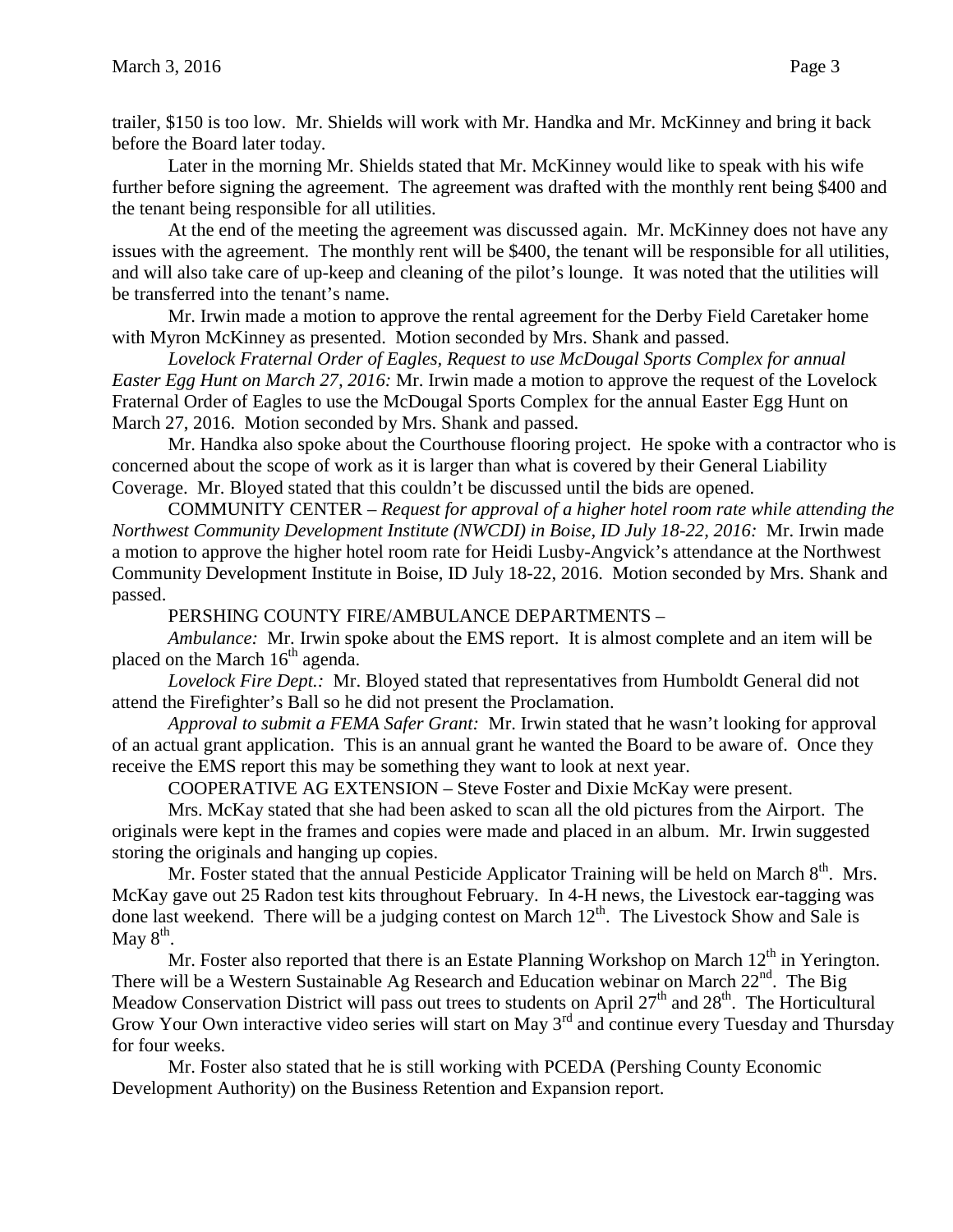**BID AWARDS:** PERSHING COUNTY COURTHOUSE FLOOR PROJECT – Two bids were received as follows:

Nevada Flooring – No bid

Fallon Floors - \$105,626.00

Mrs. Childs stated that the Capital Improvement Committee did not have a chance to meet prior to the Budget Workshops. She would urge the Commission to get through the budget process before making a decision on these items. There was also a concern expressed by the Board regarding Agenda Item #17, which may change this project.

Mr. Shields stated that the bid received from Fallon Floors is not responsive as they included areas that were not included in the specifications.

Mr. Irwin made a motion to not accept the bid received as it is not a responsible or responsive bid. Motion seconded by Mrs. Shank and passed.

PERSHING COUNTY WINDOW REPLACEMENT PROJECT – Two bids were received as follows:

Bright Glass - \$188,813.83

DeBell - \$81,500.00

After reviewing the two bids, Mr. Shields stated that DeBell's bid does not include their specifications.

Mr. Irwin made a motion to not accept either bid as neither are the most responsible or responsive bidder. Motion seconded by Mrs. Shank and passed.

PUBLIC DEFENDER – Steve Cochran was present.

Mr. Cochran stated that Mrs. Shank had asked him to look into painting the County vehicle that is assigned to his office. He spoke with the Road Department and they estimated \$400. Mr. Cochran feels this is just a cosmetic issue and would rather see Ms. Martinez be given a raise.

Mr. Cochran also stated that he has been receiving a lot of "Child in need of Protection" cases out of Grass Valley. He was also assigned to a murder case out of Humboldt County.

Mrs. Shank asked about the Annual Report and the  $2<sup>nd</sup>$  Quarter Humboldt billing. Mr. Cochran stated that he believes Ms. Martinez is either close to having the Annual Report completed or it is already done. He also stated that the quarterly billing for Humboldt has been done. He will get a copy to Mrs. Childs.

PERSHING COUNTY EMERGENCY OPERATIONS MANAGER – *Approval of 2017 SERC Grant Application:* Charles Sparke was present.

Mr. Sparke is applying for \$25,000 to purchase 30 SCBAs (self-contained breathing apparatus). The application also includes \$4,000 for operations. It was noted that the Fire Departments also applied for an AFG (Assistance to Firefighters Grant) grant to purchase SCBAs. Mr. Sparke stated that if they are successful, he will submit a change order on the equipment listed on this application.

Mr. Sparke also gave the Board a copy of the EMPG (Emergency Management Performance Grant) grant. An item will be put on the next agenda for possible approval.

Mrs. Shank made a motion to approve the submittal of the 2017 SERC Grant application for a total of \$29,000. Motion seconded by Mr. Irwin and passed.

Mrs. Shank received a call from the Community Health Nurse's office regarding a radio that used to be in that office. Mr. Sparke stated that he knew about this radio, but has never seen it and does not have it.

Mrs. Shank also asked about the hazmat trailer and vehicles. Mr. Sparke stated that Marco and Chief Ayoob were going to inventory the hazmat trailer and then move it to the Road shop. The Emergency Management truck will be moved to the Sheriff's office.

Mrs. Shank asked if there were any Homeland Security grants we would qualify for. Mr. Sparke did not believe so, but will look at it again.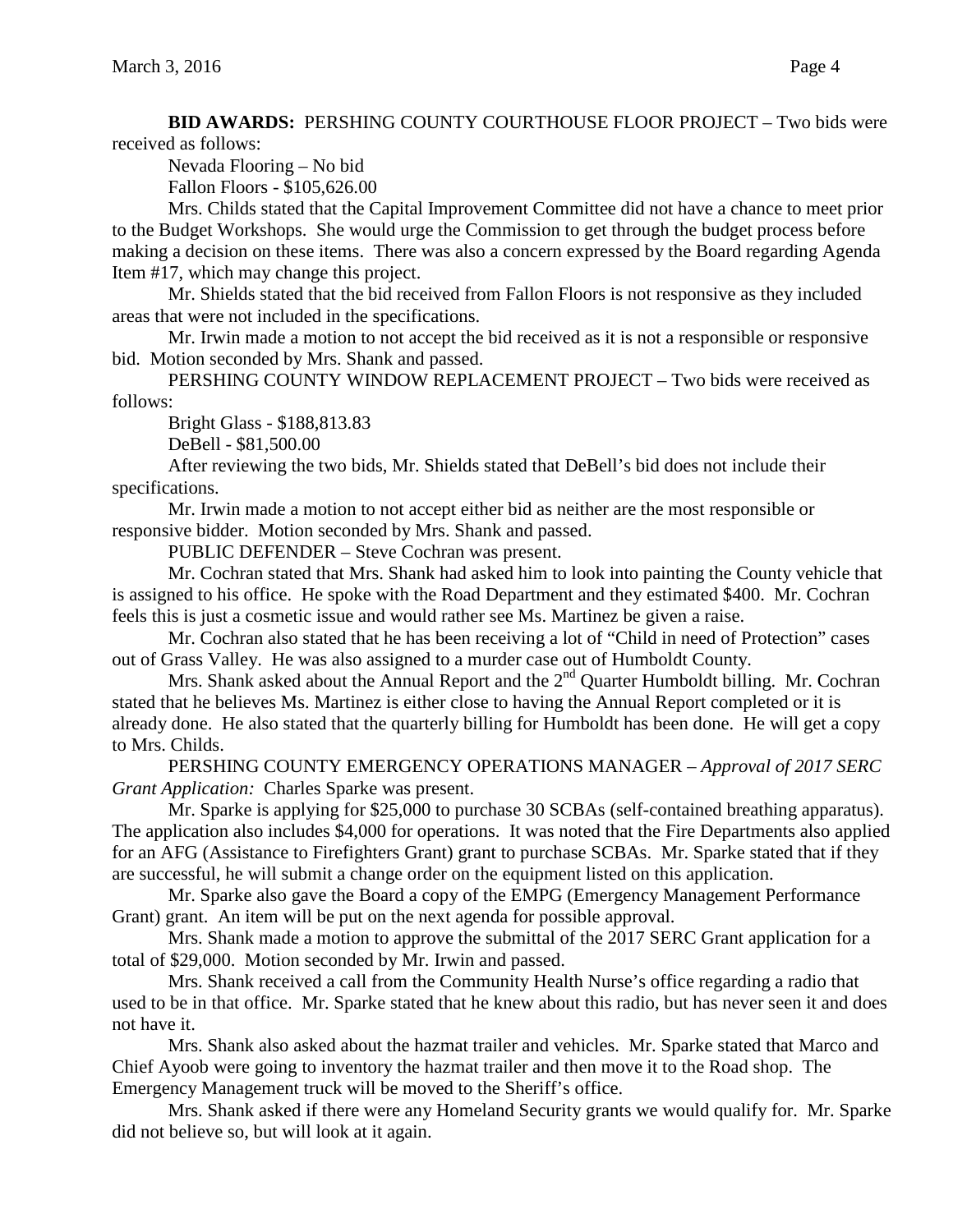## **ELECTED DEPARTMENTS:**

LACEY DONALDSON, CLERK-TREASURER – Mrs. Donaldson stated that she was busy last week with the County Board of Equalization, which was held on Tuesday, February 23<sup>rd</sup>. All of the Decision Letters have been sent out by Certified Mail. The minutes were completed yesterday and sent on to the State Board of Equalization.

Mrs. Donaldson also reported that Candidate Filing starts on Monday, March  $7<sup>th</sup>$  and will continue for two weeks.

*Approval of corrections/changes to the Tax Roll:* Mrs. Donaldson did not have any corrections or changes for the Board.

RENE CHILDS, RECORDER-AUDITOR – Mrs. Childs gave the Board the month's ending fund balances.

LAURI CERINI-JONES, ASSESSOR – Mrs. Cerini-Jones gave Mr. Irwin a copy of the Board of Equalization packets. She also reported that they have been having some GIS problems. The company they contracted with doesn't provide much technical support. The previous Assessor had an intern who did much of the initial work on the system and he would be willing to provide help again. Once Mrs. Cerini-Jones has a proposed contract she will present it to the District Attorney and the Board.

KAREN STEPHENS, JUSTICE COURT – Judge Stephens was present.

Judge Stephens reported that their computer system is up and running again. They are still working on getting everything caught up. The staff is putting in some over-time hours.

Judge Stephens stated that they are still having issues with the bathroom. She did receive an estimate from D & D Plumbing, but is not sure what they are proposing.

### **PLANNING DEPARTMENT, BUILDING DEPARTMENT & IMLAY WATER:** Holli Garretson was present.

Mrs. Garretson gave the Board the monthly permits and fees collected report. Mrs. Garretson had a question about credit card payments. Mrs. Donaldson will speak with Mr. Evans to get this set up. Mrs. Garretson also stated that there is a Planning Commission meeting tonight.

**PROCLAMATIONS AND AWARDS:** There was nothing submitted for consideration.

**ADVISORY BOARD APPOINTMENTS/RESIGNATIONS:** There was nothing received for consideration for any of the Boards listed.

**APPROVAL TO SUBMIT A 2016 HOMELAND SECURITY GRANT APPLICATION FOR PERSHING GENERAL HOSPITAL/NURSING HOME WITH PERSHING COUNTY BEING THE LEAD AGENCY:** The Board was given a copy of the application to look over. Mr. Irwin explained that the Hospital is looking into a bullet proof film to put on the windows.

Mrs. Shank asked why the County needs to be the lead agency. Mr. Irwin stated that we don't have to be, but it looks better on the application. Mrs. Shank asked what the County's responsibility would be. Mr. Irwin stated that the County would manage the grant in terms of requesting reimbursements, etc. The County would not be responsible for any matching funds.

Mrs. Shank made a motion to approve the submittal of a 2016 Homeland Security Grant application for Pershing General Hospital and Nursing Home with Pershing County being the lead agency. Motion seconded by Mr. Irwin and passed.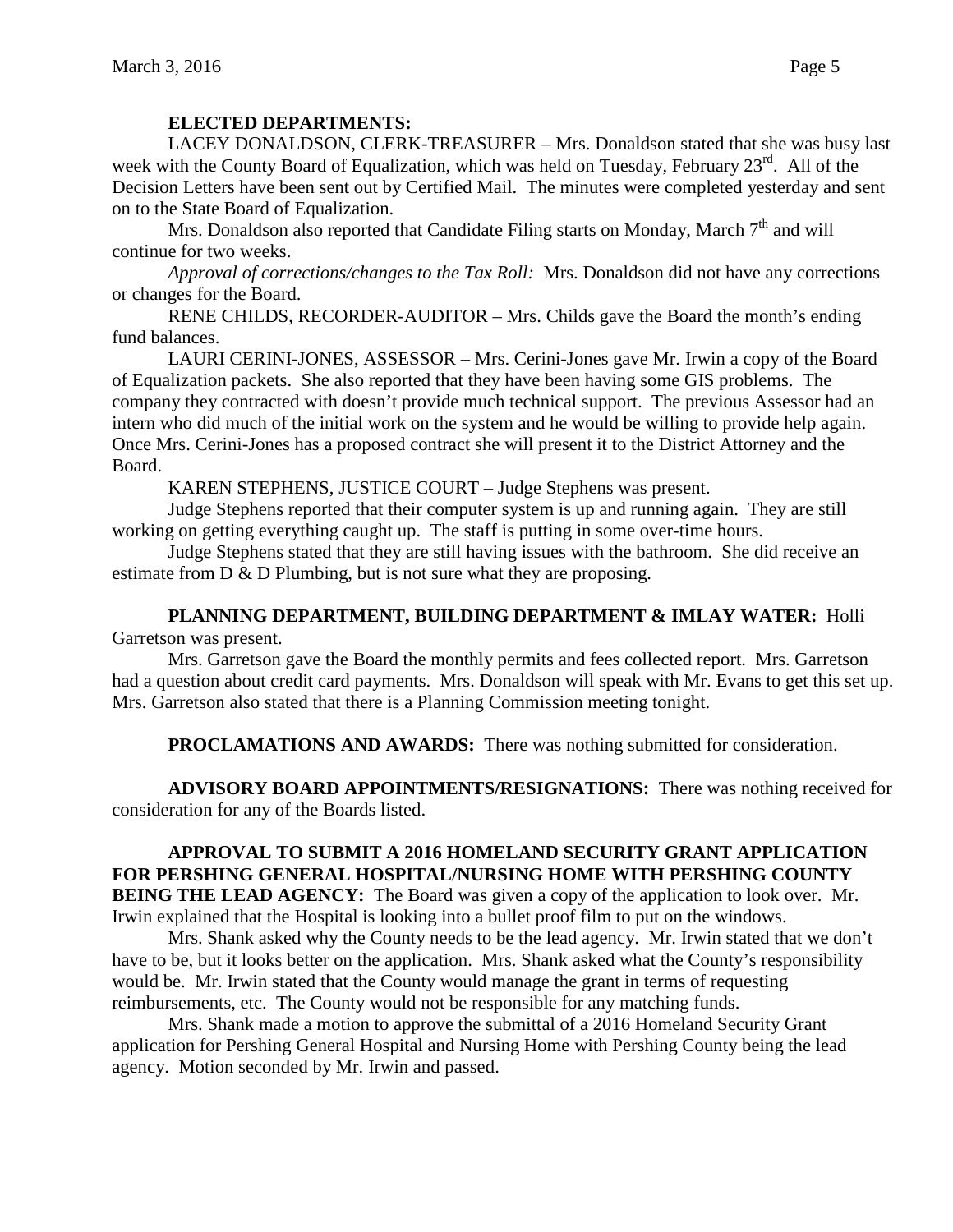**UNIONVILLE CEMETERY, APPROVAL TO CHANGE BOUNDARIES OF 10 ACRE REQUEST FOR BLM (BUREAU OF LAND MANAGEMENT) LAND PURCHASE:** Mrs. Shank stated that she met with BLM representatives regarding the Unionville Cemetery. They have completed the archeological studies and the transfer should be approved by 2017. Mrs. Shank stated that because of areas were things of archeological value were found, they have requested that the parcel be configured a little differently.

Mr. Irwin made a motion to approve the readjustment as recommended. Motion seconded by Mrs. Shank and passed.

**CORRESPONDENCE:** There was no additional correspondence discussed.

## **DISCUSSION REGARDING RENOVATION DRAWINGS FOR THE PERSHING COUNTY COURTHOUSE; APPROVAL TO PROCEED WITH ALL OR SOME OF THE RENOVATIONS; APPROVAL TO GO OUT TO BID:** The Board was given some drawings from 1997 to look at. Mrs. Shank stated that if anything is going to be done it should be decided prior to the flooring project being awarded. She also stated that the County doesn't have the money to make some of these major changes. Mrs. Wesner also wanted the Board to be aware that these drawings were done prior to the renovations that were made to the Round Room.

Mr. Bloyed wondered if we needed to consult with the Historical Society.

**APPROVAL FOR COMMISSIONER CAROL SHANK TO ATTEND THE NEVADA AIRPORTS ASSOCIATION CONFERENCE IN BOULDER CITY, NV MARCH 23-24, 2016 AND APPROVAL OF A HIGHER HOTEL ROOM RATE:** Mrs. Shank stated that approval of a higher hotel room rate isn't needed. Mrs. Shank also stated that she thinks the County should become a member of the Nevada Airports Association. Mrs. Wesner stated that she thought we were. Mrs. Shank stated that we aren't currently listed.

Mr. Irwin made a motion to approve Commissioner Shank's attendance at the Nevada Airports Association Conference in Boulder City, NV March 23-24, 2016. Motion seconded by Mr. Bloyed. Mrs. Shank abstained. Motion carried.

Mr. Irwin mentioned that the National Air Races doesn't have a place to practice or train for that event. This is something that the County should look into, but in order to do that we need to have fire protection service available at the Airport.

**JERRY ALLEN, SHERIFF:** Sheriff Allen reported that he chaperoned the Broadcasting students on a field trip to Fort Churchill last week. Sheriff Allen also reported that he spent two days in Elko. The first day was the Attorney General's Law Enforcement Summit and the second day there was a Sheriffs and Chiefs Association meeting. They toured the new Elko Convention and Visitor's Authority Building as well as the new Elko City Police Department. He was supposed to meet with Core Construction as well, but it was rescheduled to March  $17<sup>th</sup>$ .

Sheriff Allen stated that they pulled the bids they received last year for the padded cell. The cost to replace the padding in the entire cell would be \$18,129. If they just replaced the damaged section it would be about \$4,000. Mr. Bloyed asked if this was a cost that could be reimbursed when the individual goes to court. Sheriff Allen stated that they have received restitution for damage that was done in the past, but this is a Federal case and he isn't sure how to go about that. He will see what he can find out.

Sheriff Allen also stated that he received a call from AT&T regarding a data account that we have not been using. They did a soft shut-down yesterday and none of the systems were affected, so the account will be closed.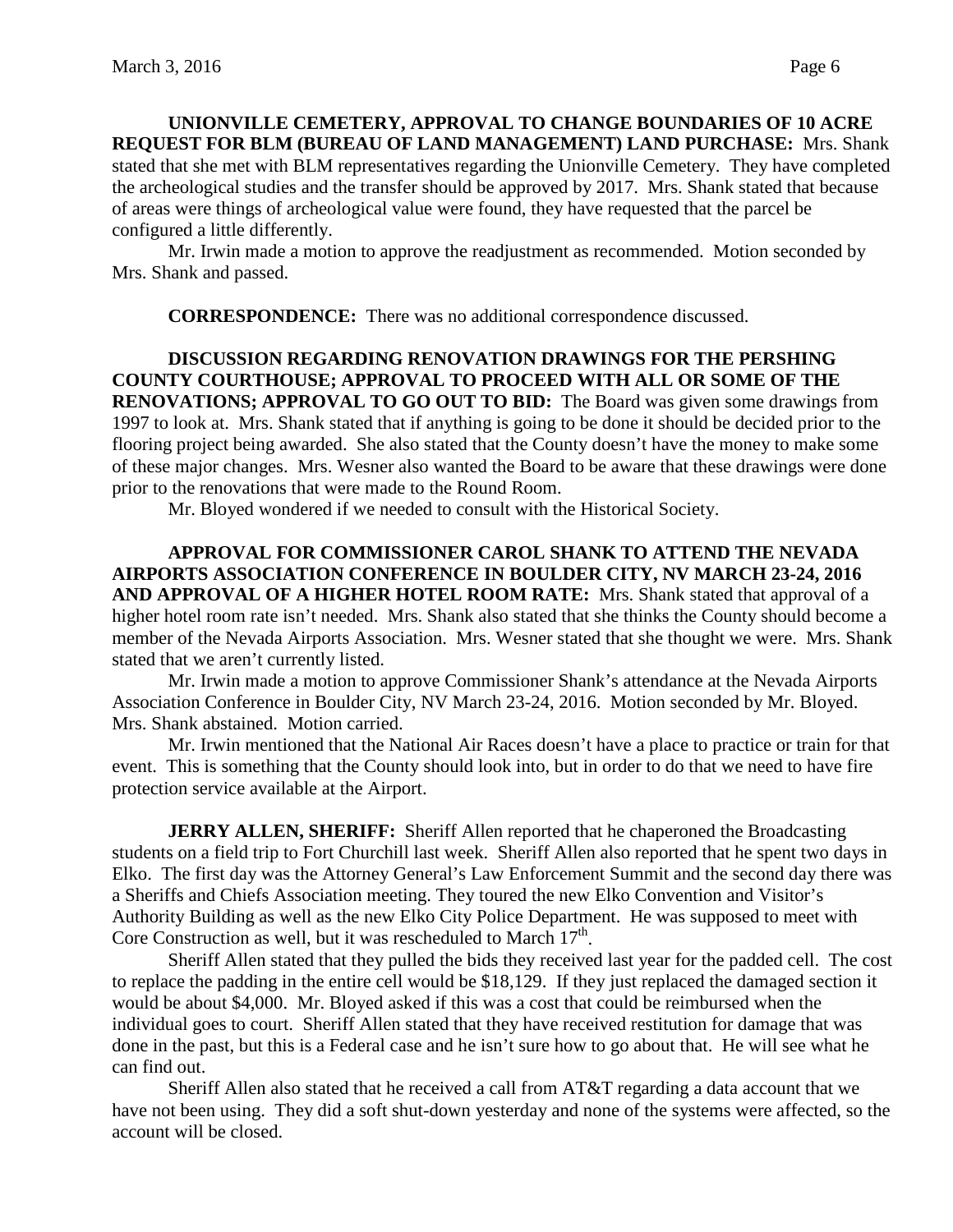Sheriff Allen also spoke about a budgetary issue. A purchase was made on his County credit card and tax was charged. Incidentally, the voucher was turned in late and finance charges and a late fee were incurred. Sheriff Allen paid the tax amount as well as the finance charges attributable to that amount, but feels the late fee should come out of his budget. He is also having a problem with the payment due on their postage machine. By the time they get the invoice and submit a voucher the payment ends up being late. Mrs. Shank thought it would be more efficient to pay that bill using the County credit card. Mrs. Childs stated that a typed check can be requested if payment cannot wait until the next Commission meeting. It was noted that this is how the credit card statements are paid. Mrs. Childs also wanted to reiterate the importance of a short turn-around on the credit card statements. Once the statements are received they are distributed to the various departments with a date they are due back to the Recorder's office. Once the vouchers are received, they are all hand entered and a typed check is produced. Mrs. Childs hand delivers the check to the bank to ensure it is not late.

Mr. Bloyed asked if the Toyota is still in service. Sheriff Allen stated that it is. Mr. Bloyed asked what happened to the department decals that were on it. Sheriff Allen stated that he didn't want to incur the cost to mark a vehicle that hopefully isn't going to be in service much longer. Mr. Bloyed stated that it was already marked as there was an issue with previous administration. Sheriff Allen stated that he may have some magnetic decals he can put back on it.

The meeting recessed at 10:47 a.m. for a Litigation meeting and reconvened at 11:07 to review vouchers.

**VOUCHERS:** Mrs. Shank made a motion to approve the vouchers as submitted. Motion seconded by Mr. Irwin and passed.

Mr. Irwin made a motion to approve the voucher for Vendor #1568 paying the late fee on the Sheriff's County credit card. Motion seconded by Mrs. Shank and passed.

**REPORT FROM LEGAL COUNSEL:** Mr. Shields is working with the Library to revamp their policies and procedures.

**REPORT FROM ADMINISTRATIVE ASSISTANT:** Mrs. Wesner reported that the appraisal for the old Grass Valley Community Center will be done on March  $11<sup>th</sup>$  and an item will be placed on the March  $16<sup>th</sup>$  agenda.

Mrs. Wesner also reported that she has closed out the CDBG (Community Development Block Grant) grant for the Imlay Fire House. She will be submitting a letter requesting an extension till June  $30<sup>th</sup>$  on the Imlay Sewer project. Mr. Shields stated that he spoke with Farr West and they don't think we should have to pay the expedited fee for the permit. Mr. Shields will continue to work with them on this matter.

Mrs. Wesner has also been working with Byron Alcaron on the web pages for the Commissioners and Human Resources.

## **MATTERS OF THE BOARD FOR DISCUSSION, BOARD MEMBER REPORTS, BOARD LIAISON REPORTS:** Mrs. Shank had nothing to report.

Mr. Irwin attended NACo (National Association of County Officials) meetings in Washington, DC. PILT (Payment in lieu of Taxes) funding was discussed as well as Mental Health in jails and MAP-21 funding.

Mr. Bloyed stated that the Fair and Rec Board met on Monday to discuss their budget. They did trim some of the revenue and expenses due to C Punch closing. Mr. Bloyed stated that this will also affect Economic Development, so the Board needs to be cognizant of that during budget workshops.